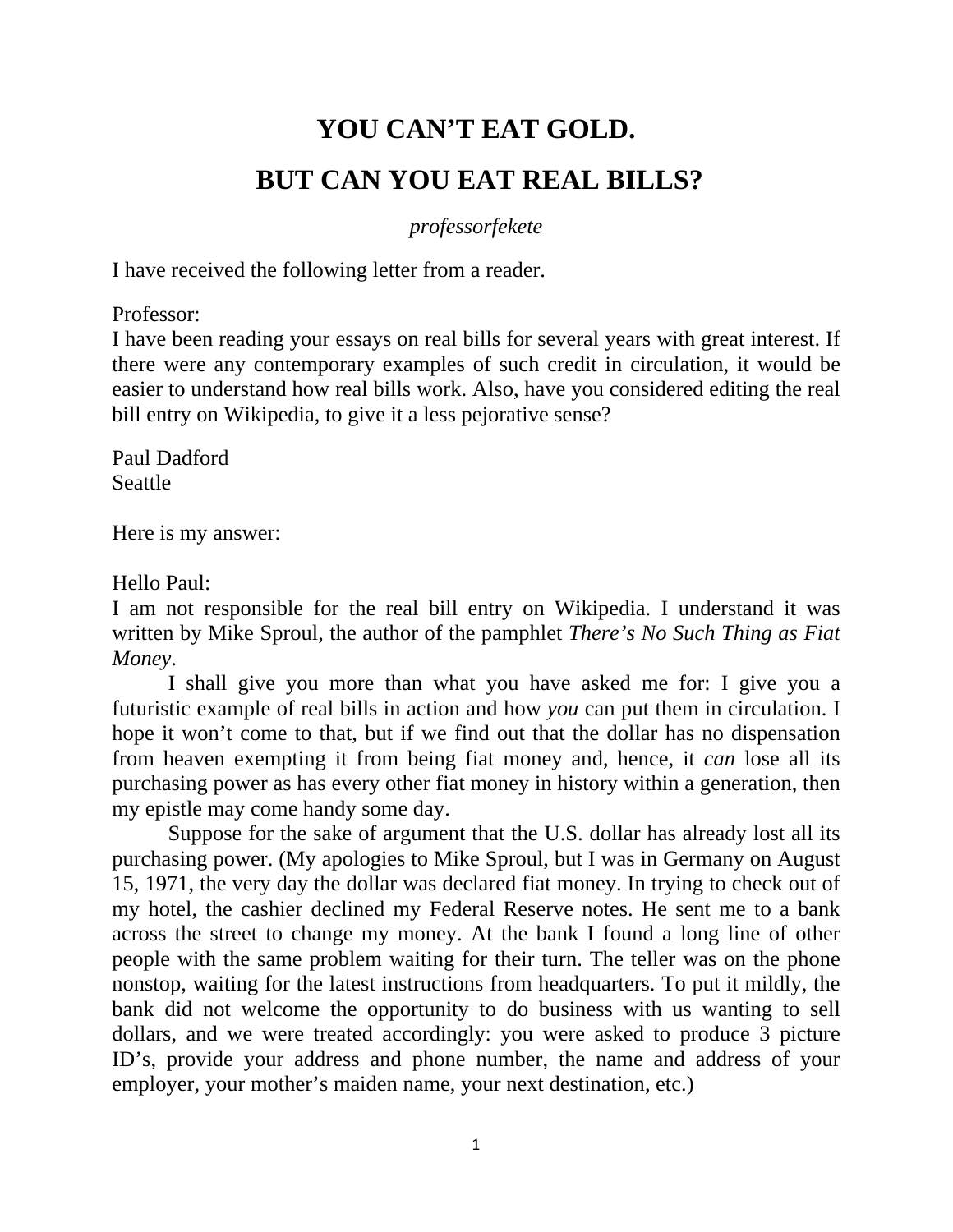Going back to our futuristic story, we have assumed that the dollar has died. It would be outrageous to assume also that the American people, and people of other countries where the dollar used to circulate, would now have one great death wish: they would all want to die along with the dollar in sympathy. No, they would want to eat, to get clad, shod, and to keep themselves warm in winter as before. Admittedly they have a problem. Here is what they will do.

Let's say you are the maker of some consumer good (say, a small whisky dispenser that can be attached to any cell-phone) that you are selling through Macy's Department Stores; and your brother is producing some semi-finished goods (say, cigarette lighters to be built into cell-phones) that he is selling through Walmart. As neither Macy's nor Walmart is accepting dollar bills from their customers, they won't try to pass off dollar bills to you. Macy's offers you two choices (the procedure at Walmart is very similar):

(1) you can have Macy-vouchers in any combination that you can use in store as cash, or

(2) you can bill Macy's for the goods delivered.

A bit suspicious, you take the second choice. Then the clerk at Macy's gives you a form to fill out, indicating date, quantity and quality of goods delivered, and your instruction that they pay the bill at their chief cashier's office 'in legal money' no later than 91 days to you or to whomever you may transfer the title through endorsing in the meantime. The receiving department takes your bill, stamps it on the other side with the legend "I accept" over the signature of the receiving clerk, date, address and phone number of Macy's. Then the bill is returned to you.

*Congratulations: you have just drawn your first real bill!*

The receiving clerk apologizes for the inconvenience and gives you a flyer suggesting supermarkets and clothes outlets in the neighborhood that will accept your bill drawn on Macy's as cash in payment for your purchases.

He also gives you another flyer listing those firms, including Walmart, whose bills (i.e., bills drawn on them) are received as cash at all the cashiers in any Macy's store. This means that if your brother endorses his bill drawn on Walmart, then you can use it as cash at Macy's.

 As you leave Macy's, you get a terrible toothache. You go the dentist's office nearby where you are informed by the receptionist that the doctor no longer accepts dollar bills in payment. She gives you a flyer listing supermarkets and department stores whose bills the doctor will take. Luckily, Macy's is on that list and you are on your way to the dentist's chair. The professional charges are lower